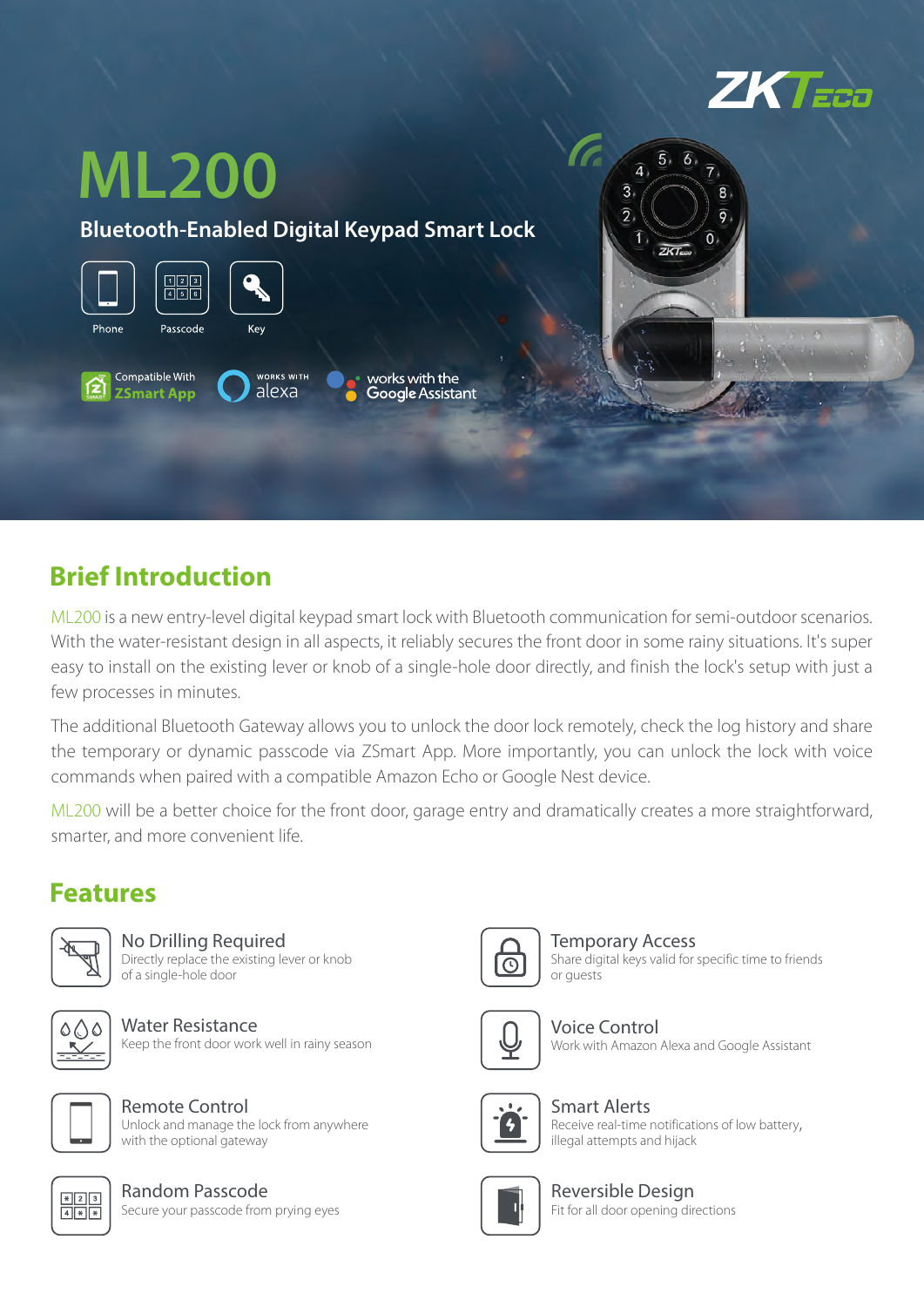### **Mobile Application**

# **ZSmart App**



**App Store** 

| $-17-$<br>9.41<br>ML200<br><b>Belley Lewiston No.</b><br><b>United</b> oral | 9:41<br>$-17-$<br><b>User Information</b><br>臼<br><b>DKTisso-</b><br>Password Mot<br><b>Track of</b><br>Dynamic Password Mgt.<br>$-11$<br>App Unfocking Mgt.<br><b>Suntainal</b><br>Fingerprint Mgt.<br><b>Creating</b><br><b>WELL-TONG STREET</b><br>Valid Time<br><b>STATISTICS</b> | 9:41<br>$-17-$<br>Records<br>2020-06-18 Thursday.<br>20:00<br><b>CONTRACTOR</b><br>16:45<br>The Internation Community<br>2020-06-17 Wednissday<br>21:15<br>Also Instituted by Frances<br>15:00<br>Institutional Eq. Commercial Constitution<br>12:00<br>and a d'indicate direct à particulares<br>09:00<br>inizial is Freeman Rooms | and the Contract of<br>9:41<br>$-49$<br>Cincil<br><b>Add Periodic Password</b><br><b><i>Diens may a 11 hours a</i></b><br>Please enter a likedigit passworn<br>123456<br><b>My offered y come</b><br>Name<br>2020-10-26 11:09<br>Start<br>End<br>Repeated<br><b>SMS Notification</b> |
|-----------------------------------------------------------------------------|---------------------------------------------------------------------------------------------------------------------------------------------------------------------------------------------------------------------------------------------------------------------------------------|-------------------------------------------------------------------------------------------------------------------------------------------------------------------------------------------------------------------------------------------------------------------------------------------------------------------------------------|--------------------------------------------------------------------------------------------------------------------------------------------------------------------------------------------------------------------------------------------------------------------------------------|
| App Control                                                                 | Manage Users                                                                                                                                                                                                                                                                          | <b>Check Records</b>                                                                                                                                                                                                                                                                                                                | Share Temporary<br>Password                                                                                                                                                                                                                                                          |

#### **Applicable Scenarios**







Front Door **Garage Entry** Short-term Rental

### **Accessories**



#### Bluetooth Gateway

- 
- 
- 
- 
- 
-